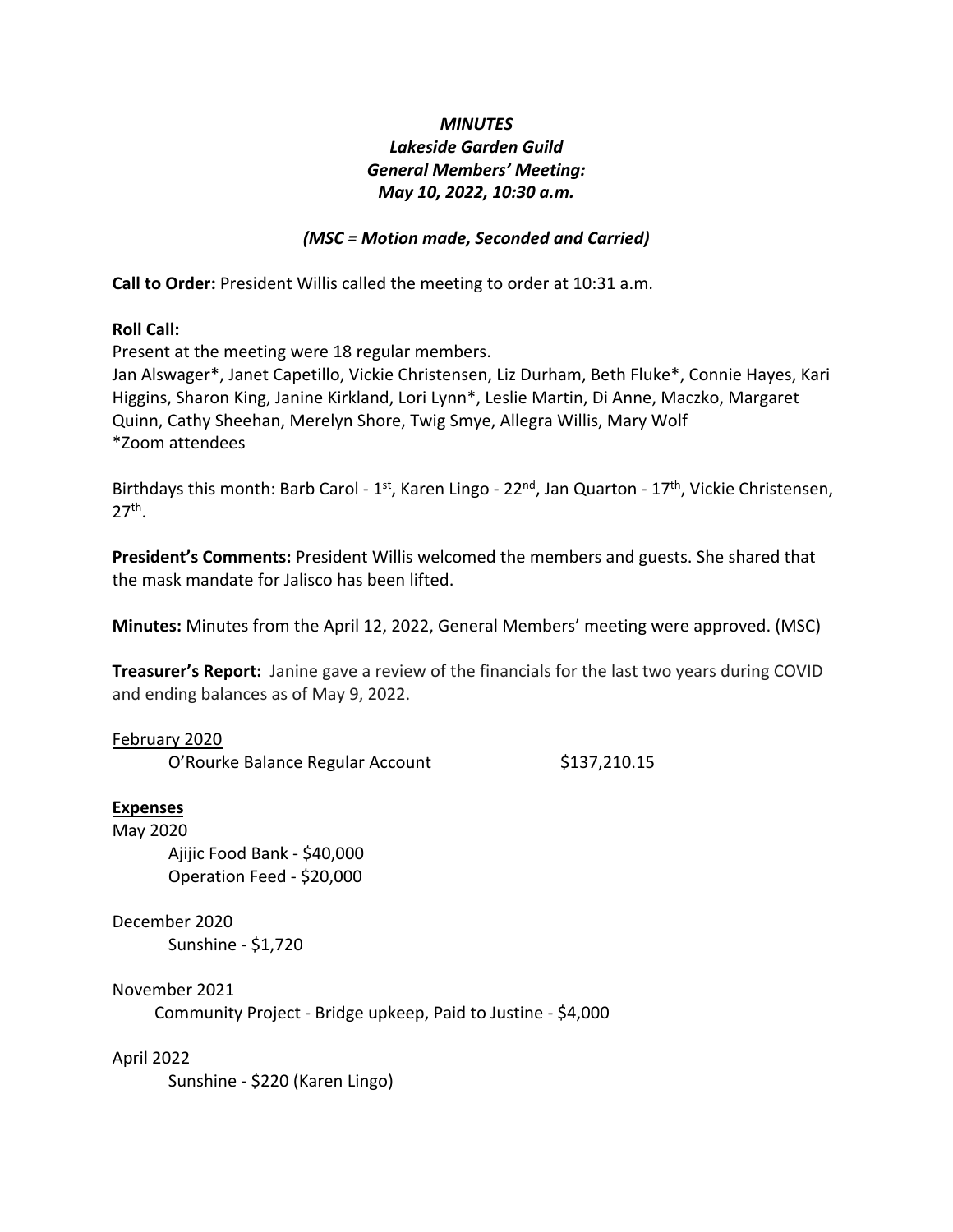| Income                            |             |
|-----------------------------------|-------------|
| Interest on Account 2/20 - 4/22   | \$3,951.17  |
| April 2022                        |             |
| O'Rourke Balance Regular Account: | \$79,532.55 |
| Cash on Hand                      | \$960.00    |
| <b>Total Balance</b>              | \$80,492.55 |
| Graffiti Account                  |             |
| February 2020                     | \$2,497.07  |
| Interest on Account 2/20 - 4/22   | \$82.35     |
| April 2022                        | \$2,579.42  |

President Willis reminded members that the yearly dues are currently set at \$300. We will begin collecting dues at the next meeting. Members are encouraged to bring the exact amount to make it easier for the Treasurer.

She also stated that there will be two upcoming expenses; the Guild will be pay towards Jan Alswager's premium Zoom account so that we are able to host Zoom meetings for members who are out-of-town. The Guild is also exploring options for a new microphone and speaker system.

### **COMMITTEE REPORTS**

**Publicity:** Connie Hayes asked that Board Members and others stay after the meeting so that she can take updated photos of the members. Connie is also contacting Auroa Michelle who replaced Hector, our liaison to the village, who will help Justine and her committee determine the projects needed by the village of Ajijic.

**Membership:** DiAnne Maczko reported we have currently 34 active members. She asked that members inform her if anyone needs a new name tag. If a current member is interested in sponsoring a new member, they can find the form on the website, fill it out and give it to DiAnne.

**Programs:** Bonnie Newman arranged for Cathy Sheehan to present today. She is currently working on setting up the programs for the remainder of the year.

#### **Hospitality:**

The meeting today was hosted by Mary Wolf. There were no refreshments due to COVID.

**Community Project:** Justine is away but will be getting the committee together to suggest some projects for the community.